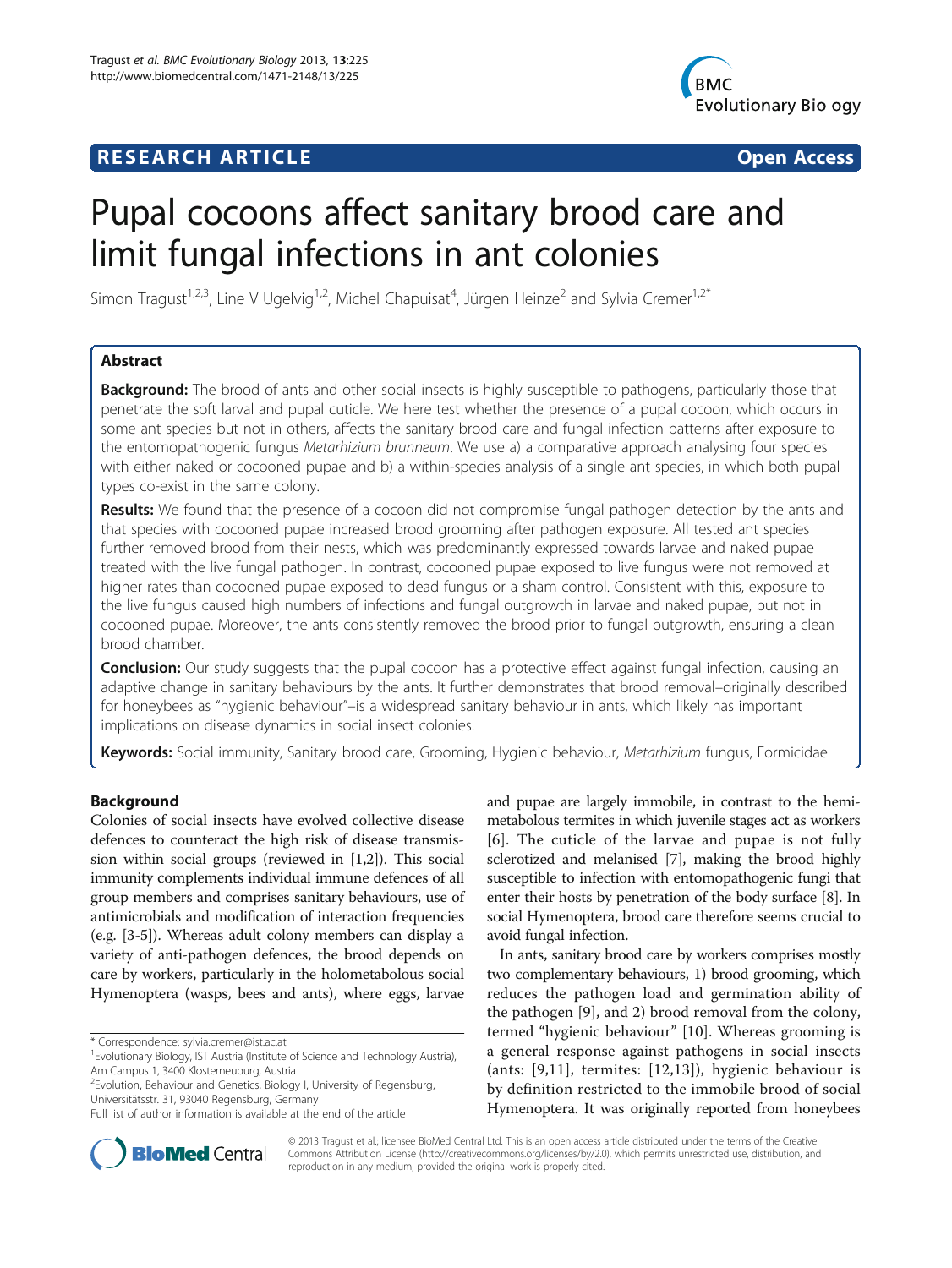[[2,14](#page-8-0)], and has recently been found also in ants [\[10\]](#page-8-0). It seems likely that brood grooming is a first line of defence against external pathogens, like the conidiospores of entomopathogenic fungi, while brood removal occurs as a second step, being triggered either by exposure or later by successful infection [\[10](#page-8-0)]. Whereas brood grooming may prevent infection of individual brood items, brood removal invariably leads to the death of the contaminated brood, but may reduce transmission to the healthy brood in the colony. In ants, where brood is placed together in joint brood piles [\[10\]](#page-8-0), transmission risk among brood items is probably much higher than in wasps and bees, where each brood item is placed in an individual brood cell.

Most brood of ants is uncovered ("naked"), but in some species pupae are enclosed in a silk cocoon (larvae are always uncovered as they need constant feeding). The trait that larvae spin a silk cocoon upon pupation is remarkably variable in ants. It differs mostly among subfamilies but can also vary within subfamilies [[15,16](#page-8-0)]. The function of cocoons remains debated, and ultimate explanations for the presence or absence of cocoons are still missing. It has been suggested that cocoons may protect the pupae either against 1) environmental fluctuation in temperature and humidity, 2) predators and parasitoids, or 3) microbial parasites and pathogens [[17](#page-8-0)]. Given that brood in social insects is reared within the protected nest under controlled conditions [\[18\]](#page-8-0), the first two mentioned functions may be of less importance, whereas a recent study, which describes how Attine ants cover their naked pupae in mycelia of their symbiotic fungus [[15](#page-8-0)], discusses a possible protective function of the cocoon against pathogens in ants.

In this study, we test the hypothesis that the presence of a pupal cocoon may affect sanitary behaviours and fungal infection in ants. As our study system we chose five ant species and the entomopathogenic fungus Metarhizium brunneum, a natural pathogen of ants [\[19,20\]](#page-8-0). Upon contact with the insect cuticle, conidiospores of M. brunneum start to germinate and penetrate the cuticle to continue growth inside the host body. At high doses this eventually causes host death, after which fungal outgrowth of the corpse occurs [\[21](#page-8-0)]. We used M. brunneum to experimentally expose larvae and pupae of two ant species with naked pupae (Linepithema humile and Crematogaster smithi) and two ant species with cocooned pupae (Lasius neglectus and Platythyrea punctata), in order to analyse brood grooming and brood removal behaviour, as well as fungal infection patterns. The host species were chosen to represent different subfamilies of ants (Dolichoderinae, Myrmicinae, Formicinae, Ponerinae) with nesting ecology either directly in the soil or in rotten logs near the ground [[22](#page-8-0)-[25\]](#page-8-0), therefore all being likely targets of soil-borne pathogens such as M. brunneum. Since between-species comparisons may be affected by phylogenetic constraints or other confounding species differences, we complemented this comparative approach with a within-species analysis, using a single, also ground-nesting, ant species (Formica selysi, Formicinae) in which naked and cocooned pupae co-occur within the same nest [\[26,27](#page-8-0)].

### Results

#### Between-species comparison Brood intake

Across species, a total of 72% of all presented brood was carried into the brood chamber within the first two days of the experiment. Except for C. smithi, which brought in more larvae (L) than pupae (P) (69% L, 44% P;  $\chi^2$ -test:  $\chi^2$  = 8.186, d.f. = 1, P = 0.004), both brood types were retrieved at equal rates (*Li. humile*: 67% L, 51% P,  $\chi^2$  = 1.699, d.f. = 1, P = 0.192; La. neglectus: 75% L, 75% P,  $\chi^2$  = 0.037, d.f. = 1, P = 0.847; P. punctata: 100% L, 100% P,  $\chi^2$ -testing<br>inappropriate due to 100% intake for both L and P) inappropriate due to 100% intake for both L and P). Brood intake was not affected by treatment, i.e. whether brood items had received a sham treatment or had been exposed to dead or live fungal conidiospores, in Li. humile, La. neglectus and P. punctata (Table [1](#page-2-0); Cox mixed-effects model). Only C. smithi brought in fewer pupae treated with live fungus than dead fungus or sham control, with the latter being retrieved at nonsignificantly different rates (Wald- $\chi^2$  = 11.53, d.f. = 2,  $P = 0.003$ ; pairwise comparisons: live fungus vs sham control:  $P = 0.002$ ; live vs dead fungus:  $P = 0.005$ , dead fungus vs sham control:  $P = 0.086$ ). Workers of all species placed all brood, irrespective of type and treatment, onto a single pile in the brood chamber and groomed the brood.

#### Brood grooming

Workers of all four species overall groomed larvae and pupae at similar frequencies (Figure [1](#page-2-0)A-D; Linear Mixed Model, LMM, C. smithi:  $F_{1,25} = 1.156$ , P = 0.293, Li. humile:  $F_{1,37} = 2.936$ ,  $P = 0.095$ , *La. neglectus:*  $F_{1,40} = 1.506$ , P = 0.227; P. punctata:  $F_{1,42} = 2.446$ , P = 0.125). The two species with naked pupae showed no significant differences in grooming frequency between sham-treated and dead or live fungus-exposed brood (Figure [1A](#page-2-0),B; LMM, C. smithi:  $F_{2,25} = 3.166$ , P = 0.06; Li. humile:  $F_{2,37} = 2.168$ , P = 0.129). In contrast, the two species with cocooned pupae groomed live fungus-exposed brood significantly more than sham-treated brood, and showed a near-significant trend for higher grooming frequency of brood treated with live vs dead fungus (Figure [1](#page-2-0)C,D; *La. neglectus:*  $F_{2,40} = 3.683$ ,  $P = 0.034$ ; *P. punctata:*  $F_{2,42} = 6.309$ ,  $P = 0.004$ ; post hoc Tukey comparisons: live fungus vs sham treatment:  $P = 0.019$ and  $P = 0.001$ , live vs dead fungus  $P = 0.134$  and  $P = 0.076$ , dead fungus vs sham treatment  $P = 0.228$  and  $P = 0.075$ for La. neglectus and P. punctata respectively).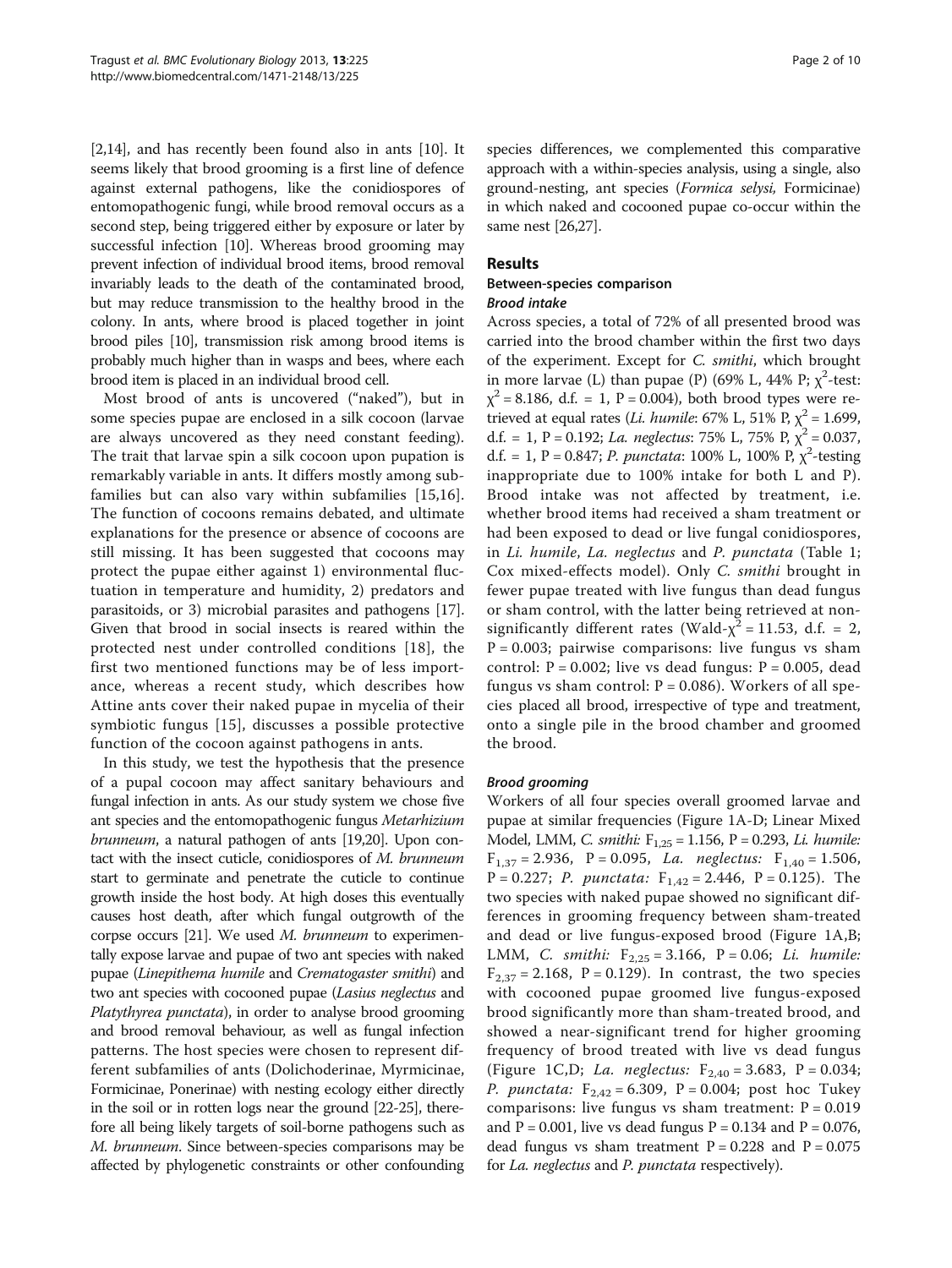<span id="page-2-0"></span>

|  |  |  |  |  |  | Table 1 Brood intake in the between-species comparison |  |
|--|--|--|--|--|--|--------------------------------------------------------|--|
|--|--|--|--|--|--|--------------------------------------------------------|--|

|               | Larvae              |                    |                    |             |      |       | Pupae               |                    |                    |             |      |       |
|---------------|---------------------|--------------------|--------------------|-------------|------|-------|---------------------|--------------------|--------------------|-------------|------|-------|
|               | Sham<br>control (%) | Dead<br>fungus (%) | Live<br>fungus (%) | Wald- $x^2$ | d.f. | P     | Sham<br>control (%) | Dead<br>fungus (%) | Live<br>fungus (%) | Wald- $x^2$ | d.f. | P     |
| C. smithi     | 75                  | 67                 | 67                 | 3.110       |      | 0.21  | 67                  | 46                 |                    | 11.53       |      | 0.003 |
| Li. humile    | 75                  | 58                 | 67                 | 0.993       |      | 0.609 | 63                  | 42                 | 50                 | 3.029       |      | 0.220 |
| La. neglectus | 75                  | 75                 | 75                 | 0.270       |      | 0.874 | 75                  | 75                 | 75                 | 0.208       |      | 0.901 |
| P. punctata   | 100                 | 100                | 100                | < 0.001     |      | .000  | 100                 | 100                | 100                | < 0.001     |      | 000.1 |

Percentage of larvae and pupae (treated with either sham control, dead or live fungus) taken into the brood chamber by ant species with either naked (C. smithi and Li. humile) or cocooned pupae (La. neglectus and P. punctata). Statistics for brood intake rates originate from the Cox mixed-effects model. Significant P values (with  $\alpha = 0.05$ ) are denoted in bold.

#### Brood removal

Overall, 49% of all brood that was previously brought into the brood chamber was removed again over the twelve days of the experiment in the four ant species. The two species with naked pupae removed more pupae than larvae (*C. smithi*: 30% L, 63% P,  $\chi^2$ -test:  $\chi^2 = 7.148$ ,<br>d f = 1 P = 0.008; Li humile: 29% L, 70% P  $\chi^2$  = 8.318 d.f. = 1, P = 0.008; Li. humile: 29% L, 70% P,  $\chi^2$  = 8.318,  $d.f. = 1, P = 0.004$ , whereas the two species with cocooned pupae removed fewer pupae than larvae (La. neglectus: 69% L, 41% P,  $\chi^2$  = 7.322, d.f. = 1, P = 0.007; P. punctata: 72% L, 6% P,  $\chi^2$  = 47.867, d.f. = 1, P < 0.001). Larval removal patterns depended strongly on treatment. Larvae exposed to live fungal conidiospores were removed earlier and at higher rates than larvae exposed to dead fungus or sham

treatment, which was significant for all species except Li. humile (Figure [2](#page-3-0)A-D; Cox mixed-effects model: C. smithi: Wald- $\chi^2$  = 20.67, d.f. = 2, P < 0.001; Li. humile: Wald- $\chi^2$  = 1.385, d.f. = 2, P = 0.500; *La. neglectus*: Wald- $\chi^2$  = 2.9.03, d.f. = 2. P < 0.001; *P*, nunctata: Wald- $\chi^2$  = 16.23 29.03, d.f. = 2, P < 0.001; P. punctata: Wald- $\chi^2$  = 16.23, d.f. = 2,  $P < 0.001$ ; post hoc Tukey comparisons: live vs dead fungus and sham control: all  $P < 0.05$  and dead fungus vs sham control: all  $P = n.s.,$  for C. smithi, La. neglectus and P. punctata). Similarly, in the two species with naked pupae, live fungus-exposed pupae were removed at higher rates than sham-treated pupae (Figure [2](#page-3-0)A,B; C. smithi: Wald- $\chi^2$  = 11.03, d.f. = 2, P = 0.004; Li. humile: Wald- $\chi^2$  = 8.721, d.f. = 2, P = 0.015; post hoc Tukey comparisons: live fungus vs sham control:  $P \le 0.013$ ),



Figure 1 Brood grooming in ants with naked vs cocooned pupae. Grooming frequency (proportion of times grooming was performed on total observations) received by the brood (L: larvae, NP: naked pupae, CP: cocooned pupae) treated with either sham control (white to grey bars), dead fungus (light green tones) or live fungus (dark green tones) is shown for the two species with naked pupae, C. smithi (A) and Li. humile (B), and the two species with cocooned pupae, La. neglectus (C) and P. punctata (D). Larvae and pupae received equal grooming in all species. Only the two species with cocooned pupae (C,D), but not the ones with naked pupae (A,B), groomed live fungus-exposed brood more frequently than the sham control, with dead fungus-treated brood being groomed at intermediate rates. Mean + s.e.m. are depicted, different letters denote statistical differences at the significance level  $\alpha = 0.05$  (ns: not significant).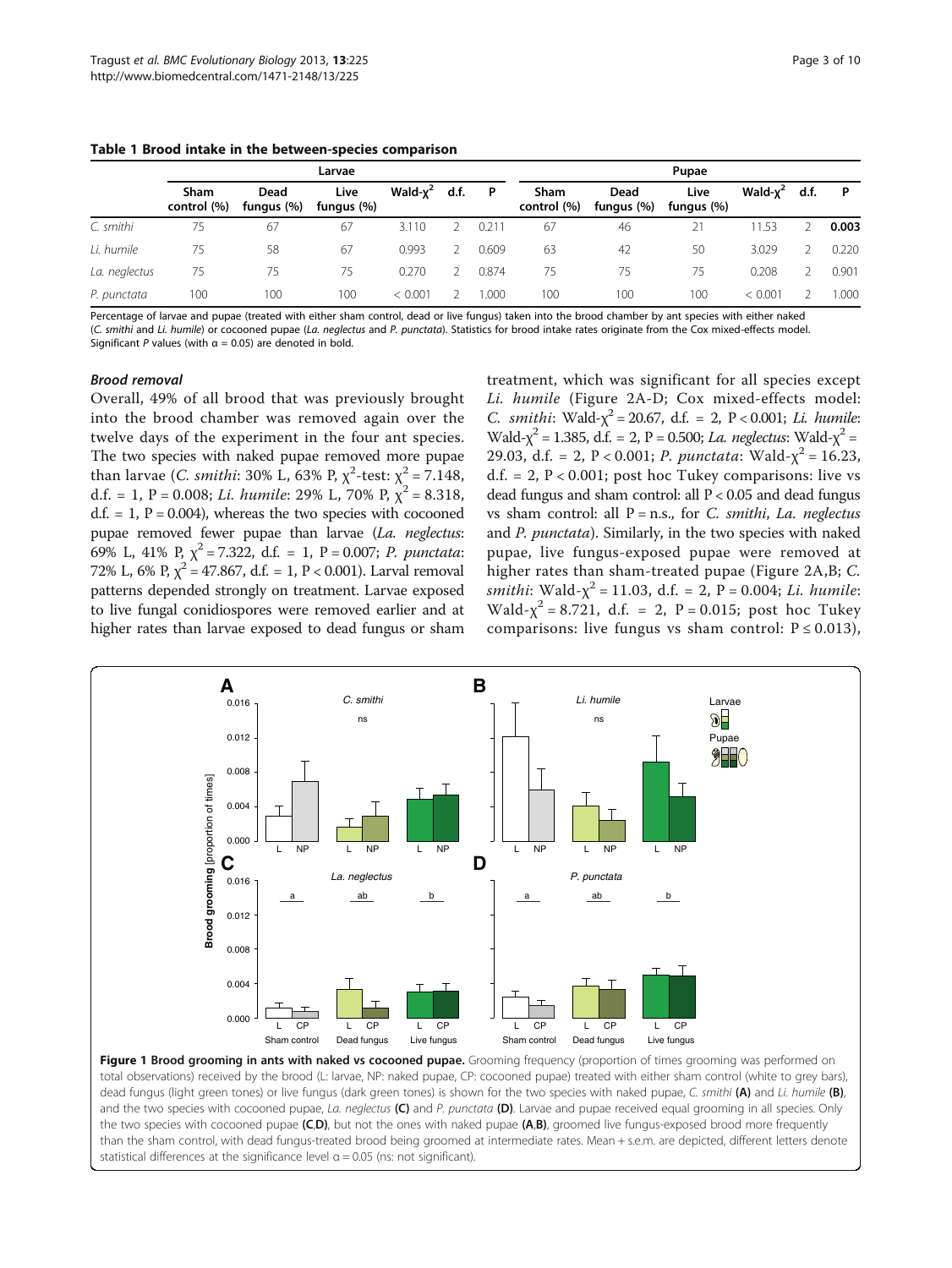<span id="page-3-0"></span>

and also than dead fungus in C. smithi, whereas Li. humile only showed a near-significant trend in this direction (live fungus vs dead fungus; C. smithi:  $P = 0.005$ , Li. humile:  $P = 0.073$ ; dead fungus vs sham control for both species  $P \ge 0.441$ ). In contrast, treatment had no significant effect on pupal removal in the species with cocooned pupae (Figure 2C,D; La. neglectus: Wald- $\chi^2$  = 2.254, d. f. = 2, P = 0.324; P. punctata: Wald- $\chi^2$  = 0.689, d.f. = 2, P = 0.709). The general emerging pattern was thus that removal of larvae and naked pupae was increased after the live fungus treatment, whereas cocooned pupae exposed to live fungus were removed at equally low rates as cocooned pupae treated with either a sham control or dead fungus. Lastly, all species created a common dump pile outside of the nest where removed brood was placed.

# Within-species analysis Brood intake

F. selysi workers brought 69% of all presented pupae into the brood chamber within the first two days of the

experiment, with cocooned pupae being taken in at somewhat higher numbers (78%) than naked pupae (61%;  $\chi^2$ -test:  $\chi^2$  = 3.96, d.f. = 1, P = 0.047). Brood treatment (sham control, dead or live fungus) did not significantly affect brood intake rates (naked pupae: 71% sham control, 67% dead and 46% live fungus, Cox mixed-effects model: Wald- $\chi^2$  = 5.539, d.f. = 2, P = 0.063; cocooned pupae: 83% sham control, 71% dead and 83% live fungus, Wald- $\chi^2$  = 1.838, d.f. = 2, P = 0.399).

#### Brood grooming

Neither pupal type (naked vs cocooned; LMM,  $F_{1,32} = 1.842$ ,  $P = 0.184$ ) nor brood treatment (sham control, dead or live fungus;  $F_{2,32} = 1.144$ ,  $P = 0.331$ ) significantly affected grooming frequencies in F. selysi (Figure [3A](#page-4-0)).

#### Brood removal

F. selysi workers removed 54% of all pupae previously taken into the nest, thereby taking out fewer cocooned (43%) than naked (61%) pupae ( $\chi^2$ -test:  $\chi^2$  = 5.383, d.f. = 1, P = 0.02).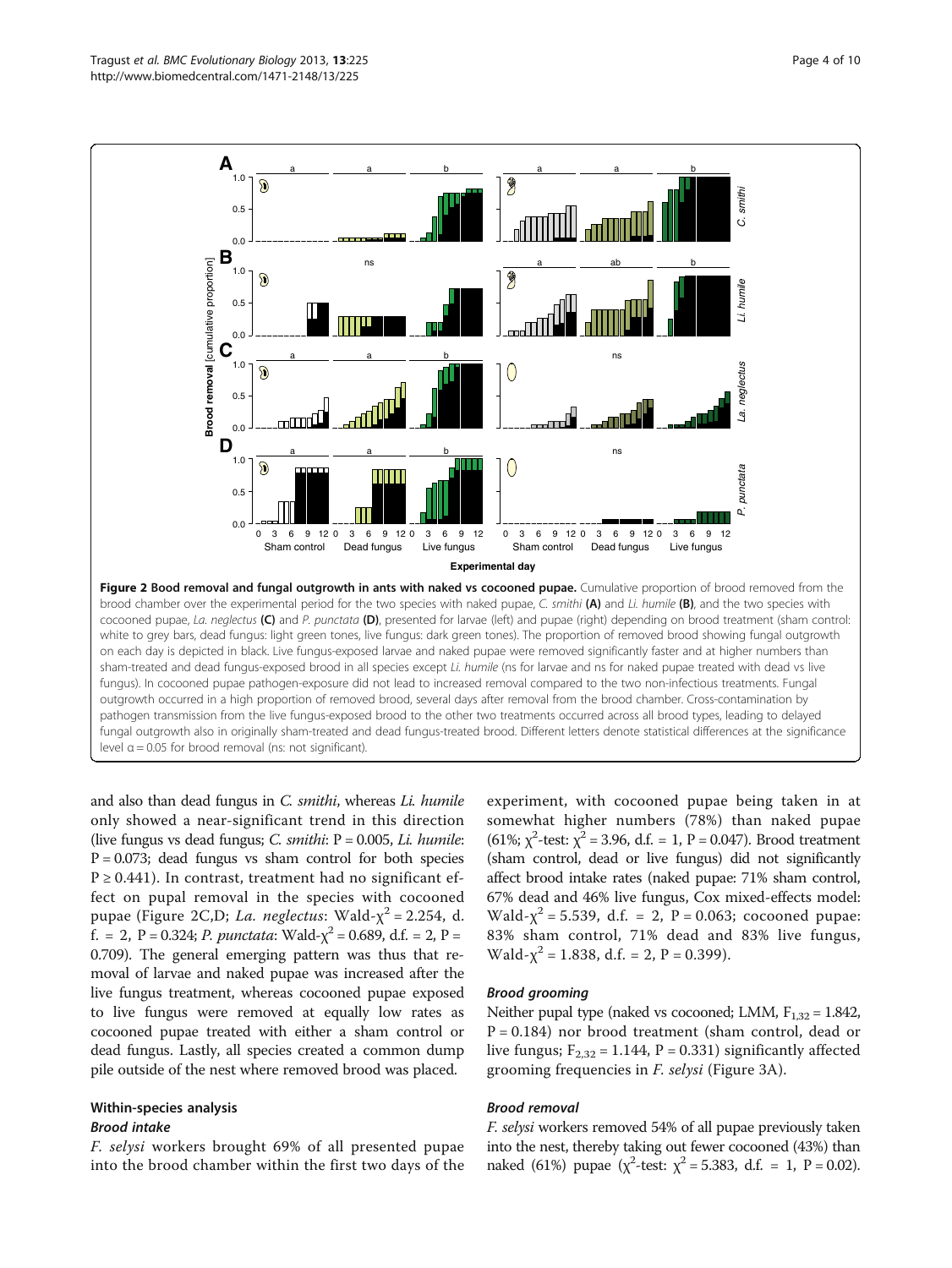<span id="page-4-0"></span>

Brood treatment affected the removal of naked pupae (Figure 3B; Cox mixed-effects model: Wald- $\chi^2$  = 10.83, d.f. = 2,  $P = 0.004$ ), but not of cocooned pupae (Figure 3C; Wald- $\chi^2$  = 1.421, d.f. = 2, P = 0.491). Naked pupae that were exposed to live fungus were removed significantly faster and in higher numbers than sham treated pupae (post hoc Tukey comparisons:  $P = 0.004$ ), but not differently than dead fungus-exposed pupae  $(P = 0.235)$ , which were also removed more than the controls  $(P = 0.018)$ .

#### Fungal outgrowth

We determined the infection status of all individual dying workers and brood items (which were colour-marked according to treatment) by observation of fungal outgrowth. Overall, only 0.6% (2/300; 1 C. smithi and 1 La. neglectus) of the workers from all five species died during the twelve days of the experiment from contracting an infection with *M. brunneum*. Over all species, brood with fungal outgrowth was mostly found outside the brood chamber (64%; 152/236) and only rarely inside (4%; 10/235; difference in location,  $\chi^2$ -test:  $\chi^2$  = 95.289, d.f. = 1, P < 0.001). Fungal outgrowth was not restricted to the brood items that were experimentally exposed to live fungal conidiospores, but also occurred on sham-treated and dead fungus-exposed brood (inside: sham control: 4/10; dead fungus: 2/10; outside: sham control: 30/152; dead fungus: 36/152), indicating that the disease had been transmitted to approximately 22% of the previously healthy brood. Fungal outgrowth on these groups occurred with some delay compared to the originally exposed group (black bars in Figures [2](#page-3-0) and 3B,C).

Across all study species, the brood with fungal outgrowth showed a positive correlation between the time of outgrowth and the time of removal from the brood chamber (Pearson's correlation:  $R^2 = 0.753$ ; t = 3.026, d.f. = 7, P = 0.019), with removal always preceding fungal outgrowth (Figure 4). When



fungal outgrowth. For brood items with fungal outgrowth, the time of fungal growth was positively correlated with the time of removal from the brood chamber, and the removal by the ants preceded fungal outgrowth (demonstrated by all points lying above the diagonal). Whereas live fungus-exposed larvae and naked pupae were removed fast and showed early fungal outgrowth, the cocooned pupae cluster with the sham controls and dead fungus-treated brood. Means ± s.e.m. for all species per brood type and treatment are shown.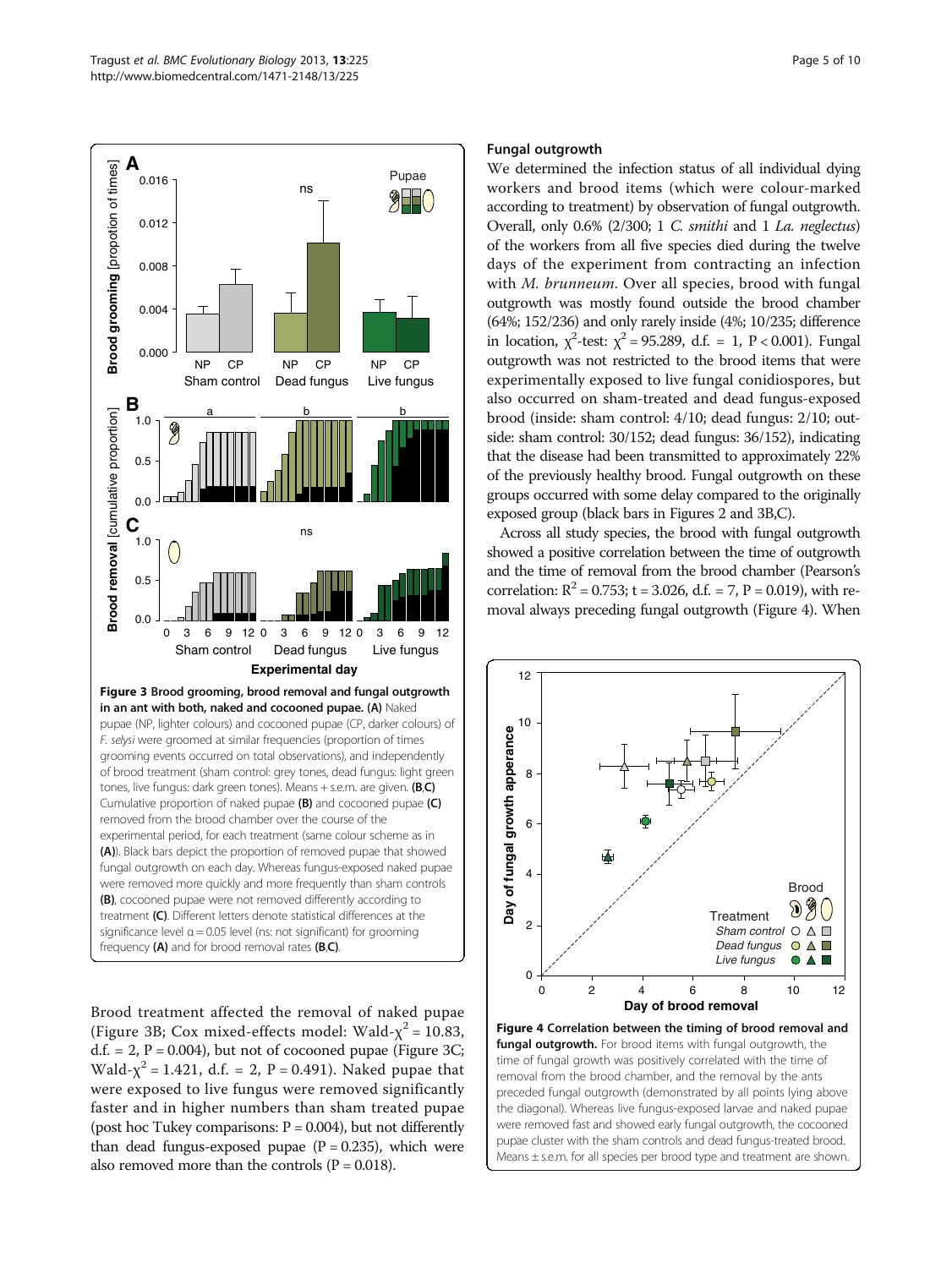comparing fungal outgrowth between brood types that were exposed to live fungal conidiospores, a significantly lower proportion of cocooned pupae showed fungal outgrowth compared to both naked pupae and larvae (larvae: 71%, naked pupae: 82%, cocooned pupae: 35%;  $\chi^2$ -test: overall:  $\chi^2$  = 31.624, d.f. = 2, P < 0.001, pairwise posthoc comparisons: larvae vs naked pupae:  $\chi^2$  = 0.727, d.f. = 1, P = 0.394, larvae vs. cocooned pupae:  $\chi^2$  = 14.154, d.f. = 1,  $P < 0.001$ , naked vs cocooned pupae:  $\chi^2$  = 14.448, d.f. = 1, P < 0.001, both being smaller than the Bonferroni-adjusted significance level  $\alpha = 0.017$ ; black bars in Figures [2](#page-3-0) and [3](#page-4-0)B,C).

## **Discussion**

We found that the presence of a pupal cocoon affects sanitary behaviours and fungal infection in ants. Species from different subfamilies of ants showed consistent patterns depending on pupal type (naked versus cocooned), suggesting that the presence or absence of the cocoon may be a main predictor of the observed effects. This is further corroborated by the fact that similar patterns were found within a single species that simultaneously produces naked and cocooned pupae within the same nest. Still, as we have only covered four subfamilies of ants (one species each of Ponerinae, Myrmicinae, Dolichoderinae, and two species of Formicinae), the generality of this finding across the whole ant phylogeny remains to be tested.

Similar to previous studies [\[28,](#page-8-0)[29](#page-9-0)], the ants in our experiment showed some differences in retrieval of the various brood types, likely as a consequence of chemical, morphological, and behavioural brood recognition cues (for a review see [[30](#page-9-0)]), modulated further by brood developmental stage. Interestingly, with the exception of pupal intake in C. smithi, the ants did not distinguish between brood treatments, and brought in the live pathogen-exposed brood in equally high numbers as dead fungus or sham-treated brood (Table [1\)](#page-2-0). This confirms a similar finding in another ant species [[10](#page-8-0)] and seems to reveal the general pattern that, on one hand, the pathogen cannot manipulate its host in retrieving a higher proportion of contaminated versus healthy brood, and on the other hand, that potential repellent effects of the pathogen are likely overridden by the attractiveness of brood. This is despite the fact that social insects are capable of quickly detecting pathogen presence (ants: [\[10,](#page-8-0)[31](#page-9-0)]; honeybees: [[32](#page-9-0)]; termites: [\[33-35](#page-9-0)]). Brood being a strong elicitor for intake behaviour is also exploited, for example, by parasitic Maculinea butterflies, which morphologically and chemically mimic ant larvae and are picked up and brought into the nest [\[36\]](#page-9-0).

Rapid detection and reaction to the fungal pathogen also occurred in our experiment. Brood grooming frequencies were significantly increased towards live fungus-exposed brood in species with cocooned pupae, La. neglectus and P. *punctata*, (Figure  $1C$ , D) within the two days post exposure (i.e. before infection), whereas application of dead fungus was not enough to elicit this effect. This finding confirms previous reports of elevated grooming frequencies in other social insects, directed either towards live pathogen-exposed ant larvae [[10\]](#page-8-0), or adult nestmates in both ants [\[37](#page-9-0)] (but see [[11\]](#page-8-0)) and termites [[12\]](#page-8-0). Currently it cannot be resolved, whether the other three species (C. smithi, Li. humile and F. selysi) did not show this adaptive behaviour due to a lack of pathogen detection or response. It seems that these species had an overall high grooming activity towards all brood, including the sham-treatment, which may suggest a constitutively high grooming level, acting as prophylactic defence (similar to [[11](#page-8-0)]). Importantly, the observed upregulation of grooming directed towards pathogenexposed brood in the two species with cocooned pupae documents that the presence of a silk cocoon around the pupae does not interfere with the ants' capabilities to detect fungal conidiospores.

Sanitary brood care is not limited to the mechanical removal of infectious particles from the brood surface during allogrooming, and the following disinfection of those particles in the mouth of the cleaning individual and discarding in dump sites [[9,](#page-8-0)[38](#page-9-0)]. La. neglectus workers were recently found to further apply their antiseptic poison on their brood, thereby efficiently inhibiting germination of Metarhizium conidiospores [[9\]](#page-8-0). The poison of other social Hymenoptera is also known to have antimicrobial properties and to be applied during nest hygiene (ants; subfamily Formicinae: [\[39\]](#page-9-0), subfamily Myrmicinae: [[40](#page-9-0),[41](#page-9-0)]; wasps:  $[42]$  $[42]$ ; bees:  $[43]$  $[43]$ ). It is thus likely that also the other ant species in our experiment may employ their poison in chemical brood disinfection. Ants further have evolved a unique gland–the metapleural gland–that produces potent antibiotic secretions, which can serve as antifungal defence [\[3](#page-8-0)[,44\]](#page-9-0). All our study species possess metapleural glands, which may represent a second component of chemical surface disinfection complementing mechanical removal, though in La. neglectus, metapleural gland components do not seem to play a major role in protection of brood against Metarhizium fungus [[9\]](#page-8-0).

If these cleaning measures fail to prevent infection of the individual brood items, removal of the diseased brood from the colony is an effective way to limit disease transmission inside the colony. In fact, all ant species in our experiment showed hygienic behaviour, i.e. they removed assumedly infectious or infected brood from the brood chamber, thereby dooming this brood to death. This suggests that hygienic behaviour–so far mostly known from honeybees [[2,10,14](#page-8-0)]–is a widespread behaviour also in ants. Species with naked pupae removed consistently more brood items (both larvae and pupae) treated with live fungus than sham control and dead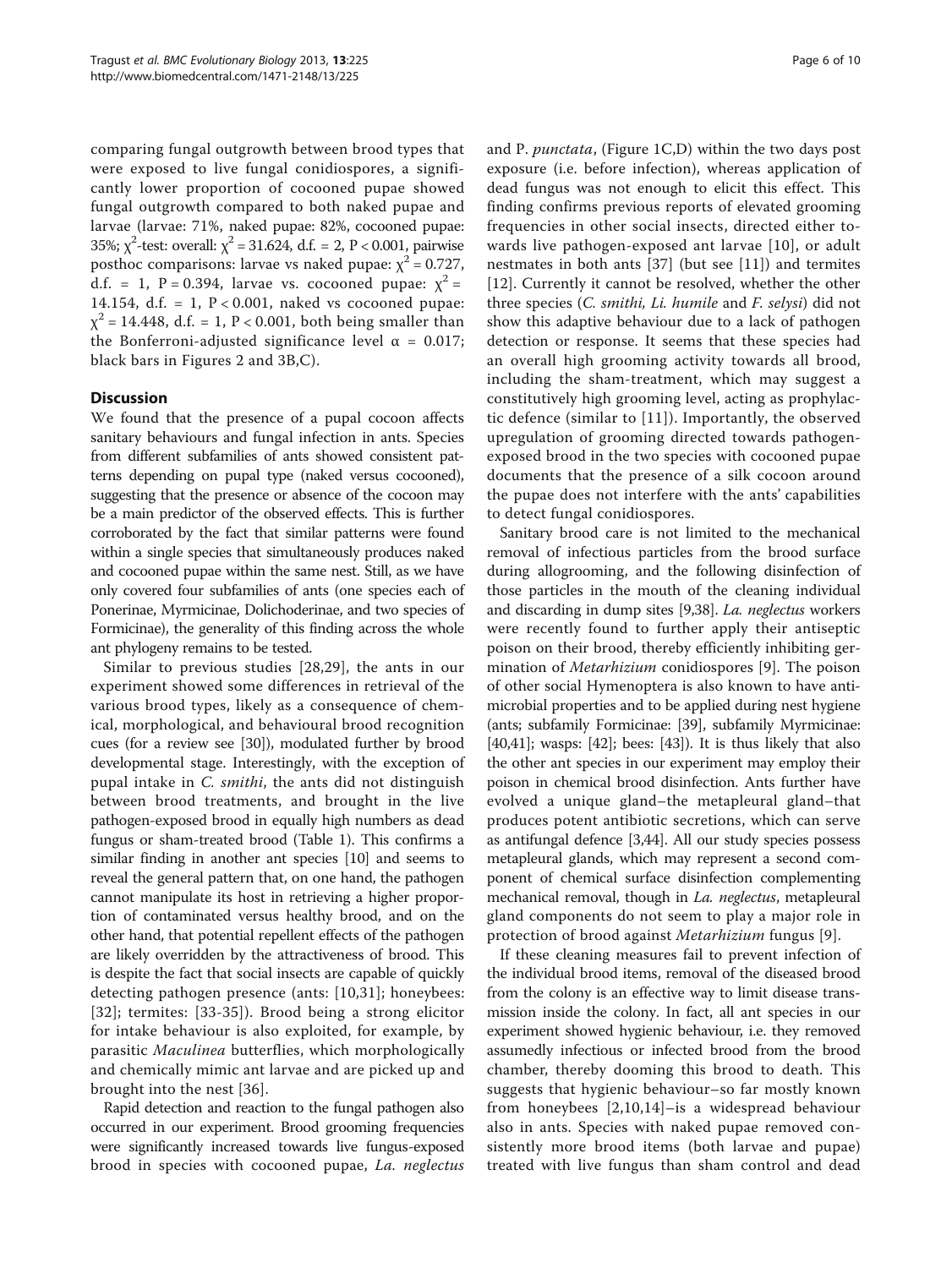fungus (Figures [2A](#page-3-0),B and [3B](#page-4-0); exceptions: ns trend in Li. humile larvae and sign. only against sham control in F. selysi). Species with cocooned pupae removed only their larvae in the same pattern, i.e. they also removed more live fungus-exposed larvae than either sham or dead fungus-treated larvae (Figure [2](#page-3-0)C,D). However, in the three species with obligatory or facultative cocoons, the cocooned pupae were all removed at equally low rates, independent of being exposed to the pathogen or control treatments (Figures [2C](#page-3-0),D and [3C](#page-4-0)).

Differential removal patterns seem to represent an adaptive behaviour by the ants based on infection state (as in [\[10](#page-8-0)]). The risk of getting infected after exposure to live fungus, during the course of our experiment, was lowest in cocooned pupae, which were also removed less frequently, as compared to both, naked pupae and larvae (Figures [2](#page-3-0), [3](#page-4-0)). By combining sanitary behaviours and selective removal of diseased brood, the ants successfully reduced the likelihood of the pathogen to self-replicate inside their nest. Only 5% of all fungal outgrowth thus occurred inside the nest, whereas 2/3 of the removed brood showed fungal outgrowth (black bars in Figures [2](#page-3-0) and [3](#page-4-0)B,C).

Fungal outgrowth was not limited to the brood experimentally exposed to live fungal conidiospores, but also occurred on approximately 20% of the previously unexposed brood items, revealing disease transmission among brood (which we could monitor due to the colour marking of brood items). These high disease transmission rates explain, why also previously un-exposed control brood was removed at relatively high rates–particularly in the case of larvae (Figures [2](#page-3-0) and [3B](#page-4-0),C). It is interesting that the ants do not seem able to contain the transmission to healthy brood, and place all retrieved brood onto a common brood pile enabling disease contraction, but later are highly efficient in removing the infected brood.

In contrast to the high transmission of disease at the brood stage, cross infection of adult workers through contact to contaminated brood was practically absent (< 1%). This may result from both hygiene–including sanitary behaviours [[5,](#page-8-0)[45](#page-9-0)] and use of exocrine glandderived antiseptics [[3,9](#page-8-0)[,39\]](#page-9-0)–and a lower susceptibility due to a melanised and sclerotised cuticle [\[46](#page-9-0)]. Low rates of workers contracting the disease after contact to fungus-exposed brood or workers have also been reported for other ants and termites [[10,12](#page-8-0),[45\]](#page-9-0), whereas contact with sporulating cadavers led to high infection rates in ants [[45](#page-9-0)]. This emphasizes the importance of hygienic brood removal before any visible fungal outgrowth. Indeed, in our experiment, we found that brood removal anticipated fungal outgrowth, and was performed approximately one to two days before fungal outgrowth (Figure [4\)](#page-4-0), revealing that the ants are able to detect the infection state before infectious stages occur.

#### **Conclusions**

Our study revealed that ants removed pathogen-exposed cocooned brood less frequently than exposed naked brood from their brood chamber, and that this behaviour seems adaptive given the lower risk of infection of the cocooned brood. Future work is required to disentangle the mechanism(s) underlying the observed protective effect of the pupal cocoon in ants. Among the proposed mechanisms are i) more frequent or efficient sanitary actions performed by the ants, ii) interference of the cocoon with fungal pathogenicity, or iii) a combination of both. Moreover, it remains to be tested if the pupal cocoon acts as a barrier restricting infectious fungal conidiospores to get in contact with the insect cuticle, which triggers germination [[21](#page-8-0)]. Notably, the ant silk cocoon does not provide full protection against Metarhizium infection [[47\]](#page-9-0), in contrast to what has been found in other Hymenoptera (sawflies [\[48\]](#page-9-0)). Differences in the level of the protection conveyed by cocoons may be due to differences in silk composition, as e.g. Lepidopteran silk proteins can have antimicrobial effects [\[49\]](#page-9-0) with peptides in the cocoon acting as bacterial and fungal proteinase inhibitors [\[50](#page-9-0)]. In addition, antibiotic-producing bacteria can be integrated into the cocoon during weaving, as is the case in beewolves [\[51\]](#page-9-0). Regardless of the underlying mechanism, the presence of a silk cocoon seems to give the pupae some protection against fungal infection in the tested ant species. This may explain why at least a fraction of pupae have cocoons in species like F. selysi despite their production cost (estimated as a two days longer development of cocooned vs naked pupae; [[26\]](#page-8-0)). Our results thus support the hypothesis that F. selysi has a dual strategy, producing naked pupae that develop faster but run a higher risk of fungal infection, simultaneously with the more costly, slower developing but better protected cocooned pupae [\[26](#page-8-0)].

# Methods

### Host ants

The between-species comparison was performed on two ant species with cocooned pupae, Platythyrea punctata (Ponerinae) and Lasius neglectus (Formicinae), and two species with naked pupae, Linepithema humile (Dolichoderinae) and Crematogaster smithi (Myrmicinae). For the within-species analysis, we used Formica selysi (Formicinae), which is characterised by simultaneous presence of cocooned and naked pupae in the same nest [[26\]](#page-8-0). All species were collected from 2005 to 2008 (P. punctata: Puerto Rico, Dominican Republic, Barbados, for collection details and authorisation see [[52\]](#page-9-0); La. neglectus: France, Turkey, Spain (2 populations), Germany, Italy [[53\]](#page-9-0); C. smithi: USA [[23\]](#page-8-0); Li. humile: Spain [[54](#page-9-0)]; F. selysi: Switzerland [\[27\]](#page-8-0)). For each species, a minimum of 12 different colonies was collected and used as replicates in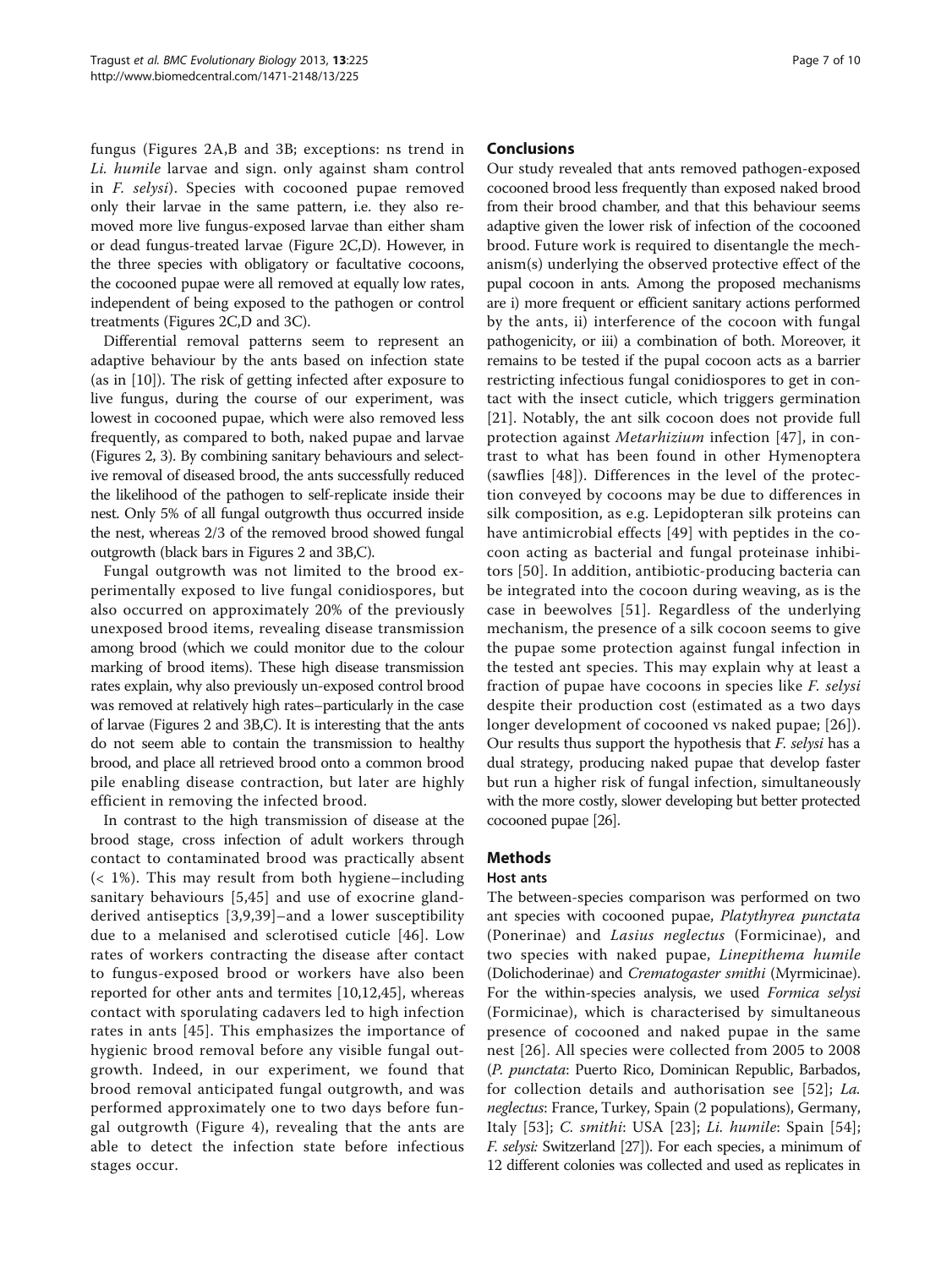the experiments, with the exception of F. selysi, for which only 10 colonies were obtained. For the unicolonial species La. neglectus and Li. humile, replicates consisted of different nests collected either from the same (Li. humile) or different supercolonies (La. neglectus, see [[53](#page-9-0)]). All experiments comply with European laws.

#### Fungal pathogen and exposure

We exposed brood items to conidiospore suspensions (0.3 μl of  $1 \times 10^9$  conidiospores/ml in sterile 0.05% Triton X-100; Sigma) of the entomopathogenic fungus Metarhizium brunneum (strain KVL 03–143 / Ma 275; previously referred to as M. anisopliae, but now separated as a sister species; [\[55\]](#page-9-0)). M. brunneum has a worldwide distribution and is a natural pathogen of ants [\[55\]](#page-9-0), yet the used strain was isolated from Austria and therefore lacks a local co-evolutionary history with all studied host ant populations. Conidiospores were either alive (live fungus; 98% germination rate) or killed by UV irradiation (312 nm with 6\*15 W for 1 h, see [[31\]](#page-9-0); dead fungus; 0% germination). Sham treatment consisted of application of the same amount of sterile 0.05% Triton X only.

#### Experimental design

Three groups of brood treated with either sham control, dead or live fungus, were simultaneously added to five individually colour marked (Edding 780) ant workers, placed in experimental nests containing a brood chamber (as in [\[31\]](#page-9-0);  $n = 12$  replicates per species). In the betweenspecies comparison, each group of brood items consisted of two larvae (excluding the smallest developmental stages) and two pupae (exceptions: four P. punctata replicates contained only one pupa and two larvae and all Li. humile replicates had only one larva and two pupae; to take these differences into account, data were standardised to the level of a single brood item prior to statistical analysis). For the within-species analysis of F. selysi, each group of brood items consisted of two naked and two cocooned pupae. All brood items of the same treatment were equally colour marked (but colour use randomised over replicates to prevent an observer bias) and placed on  $1 \times 1$  cm filter paper, presented equidistantly to the brood chamber.

#### Behavioural observations

In the first two days of the experiment, we observed each replicate 5 to 10 times per day (mean  $\pm$  s.e.m., 6.2  $\pm$  0.4 times) by scan sampling of each individual ant worker and brood item (as described in [[10](#page-8-0)]) to obtain detailed data on brood intake into the brood chamber and brood grooming by the workers, as Metarhizium conidiospores can still be removed by grooming in the first 48 h after exposure before they attach firmly to the host cuticle [\[56\]](#page-9-0). On each day of the experiment (days 1–12), brood location (inside/outside the brood chamber), brood fungal outgrowth, as well as worker survival was determined. Among the pupae taken into the brood chamber, 14% eclosed to adult workers during the course of the experiment (total 41/291, 14/113 naked and 27/178 cocooned pupae). Proportions were equal for naked and cocooned pupae, as well as across treatments, and removed cocoons were placed outside the brood chamber independent of treatment. Data of eclosed pupae were censored at the day of eclosion. Workers dying within the experimental period were collected, surface sterilized [[57\]](#page-9-0) and transferred to Petri dishes containing damp filter paper (21  $\pm$  3°C) to determine *Metarhizium* infection of the corpses (hyphal outgrowth and conidiospore production occurring within three weeks).

#### Statistical analyses

All statistical analyses were carried out using R [[58\]](#page-9-0).

#### Brood grooming

Brood grooming frequencies were calculated for each brood treatment group per replicate as the number of grooming events divided by the number of scan samplings and standardized to the number of workers still alive and to a single brood item per day and then summed for the two days. Normalised (square-root transformed) data were analysed in a Linear Mixed Model (LMM; package "lme4" [[59\]](#page-9-0), and "multcomp"[\[60\]](#page-9-0)) to test for the effect of brood type (between-species: larvae vs pupae, withinspecies: naked vs cocooned pupae) and brood treatment (sham control, dead or live fungus) for each species. Colony origin of brood and of workers was included as random factors. None of the interactions were significant, and P values thus not reported.

#### Brood intake and removal

Location of the brood (intake to the brood chamber and subsequent removal) was analysed as a time-course analysis using Cox regression (mixed-effects model; package "coxme" [[61\]](#page-9-0)) with the colony origin of brood and workers as random factors. The effect of treatment on brood location was tested at the species level separately for each brood type. Cox mixed-effects models cannot run on completely censored data (pers. com. Terry Therneau, developer of the R package "coxme"). This occurred twice in our dataset, as none of the sham-treated larvae of C. smithi and pupae of P. punctata were removed from the brood chamber. To avoid complete censoring, we changed the status of a single individual to "removed" on the last day of observation in these two cases. The robustness of this procedure was investigated by modelling the unaltered data with Kaplan-Meier survival analysis with Log-rank tests (package "survival" [[62](#page-9-0)]), and gave consistent results. We used the method of Westfall to adjust the family wise error rate for posthoc multiple comparisons between treatment levels [\[60\]](#page-9-0). Possible differences in the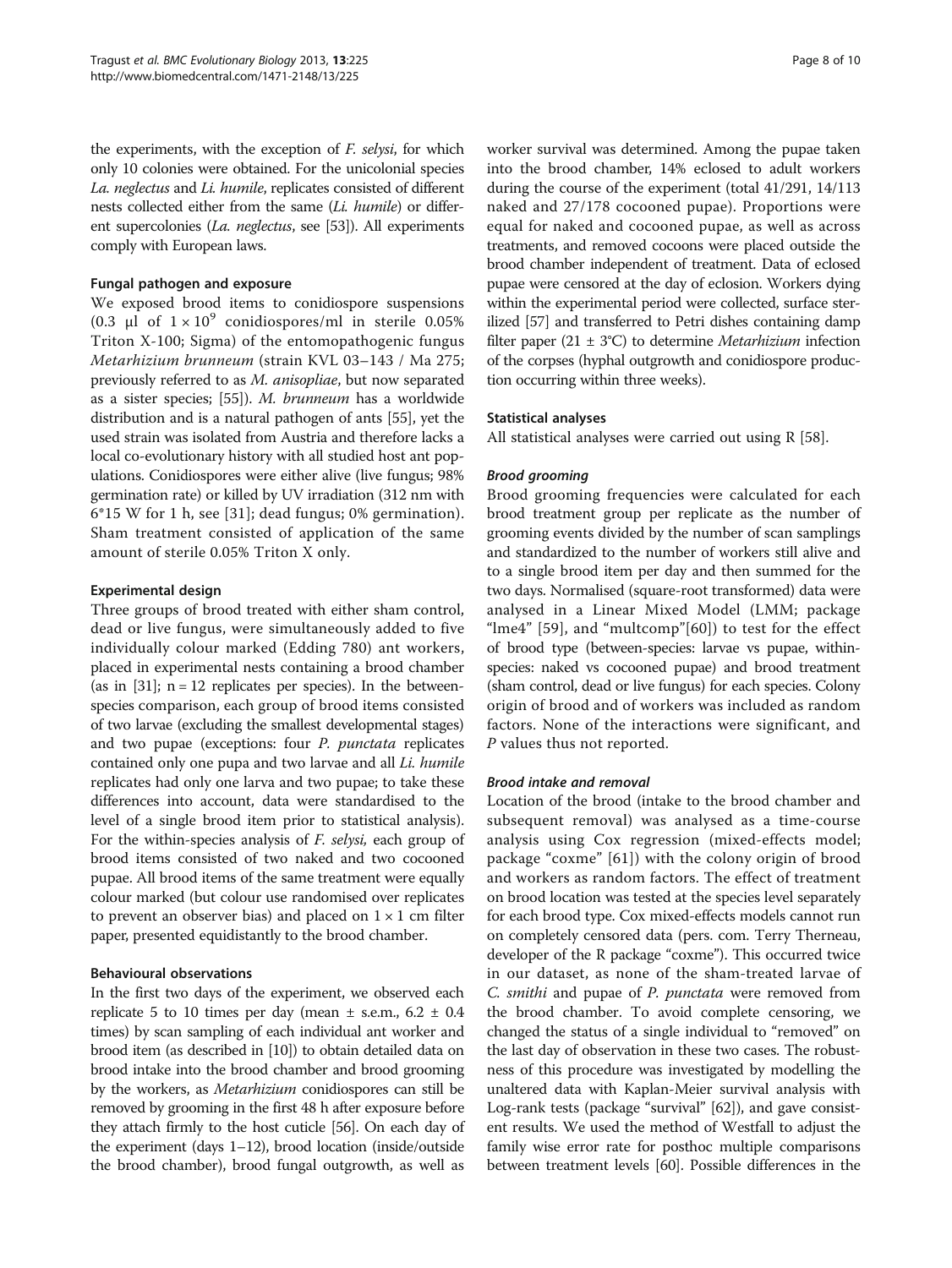<span id="page-8-0"></span>intake and removal of brood depending on their type were analysed at the species level across all treatments using a Pearson's  $\chi^2$ -test with Yates' continuity correction.

#### Fungal outgrowth

We used Pearson's correlation analysis to examine the relationship between the mean day of brood removal and fungal outgrowth for all brood items showing fungal outgrowth across the five study species. The mean days were calculated for each treatment within the corresponding brood type (larvae, naked and cocooned pupae), averaged over all species. We used Pearson's  $\chi^2$ -test with Yates' continuity correction to assess differences in fungal outgrowth between all removed brood and all brood remaining inside the nest chamber across all treatments and ant species, and also to compare fungal outgrowth of live fungusexposed brood depending on brood type, by first assessing overall significance  $(3 \times 2 \text{ contingency table})$  followed by all pairwise comparisons  $(2 \times 2)$ , corrected by Bonferroni procedure of multiple testing.

### Availability of supporting data

The data sets supporting the results of this article are available in the DRYAD repository [\(http://doi.org/10.5061/](http://doi.org/10.5061/dryad.nc0gc) [dryad.nc0gc](http://doi.org/10.5061/dryad.nc0gc)).

#### Competing interests

The authors declare that they have no competing interests.

#### Authors' contributions

LVU, MC, JH and SC conceived the experiments; LVU, MC and SC collected ants; ST, LVU and SC performed the experiments; ST and LVU performed the statistical analysis; ST, LVU and SC wrote the paper. All authors read and acknowledged the final version of the manuscript.

#### Acknowledgements

We thank Xavier Espadaler, Andreas Schulz, Nihat Aktaç, Luc Passera, Jan Oettler and Katrin Kellner for help with ant collection, as well as Jørgen Eilenberg for providing the fungal strain and Meghan Vyleta for its characterisation. We thank Sophie A.O. Armitage for discussion and Christopher D. Pull and three anonymous referees for comments on the manuscript. The study was funded by the European Research Council (Marie Curie ERG 036569 and ERC Starting Grant 243071, both to SC; Marie Curie IEF 302204 to LVU), the Swiss National Science Foundation (SNSF 31003A-125306 to MC), and the German Research Foundation (DFG CR118/2, to SC).

#### Author details

<sup>1</sup> Evolutionary Biology, IST Austria (Institute of Science and Technology Austria), Am Campus 1, 3400 Klosterneuburg, Austria. <sup>2</sup> Evolution, Behaviour and Genetics, Biology I, University of Regensburg, Universitätsstr. 31, 93040 Regensburg, Germany. <sup>3</sup>Animal Ecology I, University of Bayreuth, 95440 Bayreuth, Germany. <sup>4</sup>Department of Ecology and Evolution, Biophore, UNIL-Sorge, University of Lausanne, 1015 Lausanne, Switzerland.

#### Received: 24 May 2013 Accepted: 29 August 2013 Published: 14 October 2013

#### References

- 1. Cremer S, Armitage SAO, Schmid-Hempel P: Social immunity. Curr Biol 2007, 17(16):R693–R702.
- Wilson-Rich N, Spivak M, Fefferman NH, Starks PT: Genetic, individual, and group facilitation of disease resistance in insect societies. Annu Rev Entomol 2009, 54:405–423.
- 3. Fernández-Marín H, Zimmerman JK, Rehner SA, Wcislo WT: Active use of the metapleural glands by ants in controlling fungal infection. Proc R Soc B 2006, 273:1689–1695.
- 4. Naug D, Camazine S: The role of colony organization on pathogen transmission in social insects. J Theor Biol 2002, 215(4):427–439.
- 5. Oi DH, Pereira RM: Ant behavior and microbial pathogens (Hymenoptera: Formicidae). Fla Entomol 1993, 76:63–73.
- 6. Noirot C, Pasteels JM: Ontogenetic development and evolution of the worker caste in termites. Experientia 1987, 43(8):851–952.
- 7. Thompson PR, Hepburn HR: Changes in chemical and mechanical properties of honeybee (Apis mellifera adansonii L.) cuticle during development. J Comp Physiol B 1978, 126(3):257–262.
- 8. Patterson RS, Briano JA: Potential of three biological control agents for suppression of Solenopsis invicta, the red imported fire ant. In Proceedings of the 1st International Conference on Insect Pests on Urban Environments. Exeter, UK; 1993:35–43.
- 9. Tragust S, Mitteregger B, Barone V, Konrad M, Ugelvig LV, Cremer S: Ants disinfect fungus-exposed brood by oral uptake and spread of their poison. Curr Biol 2013, 23(1):76–82.
- 10. Ugelvig LV, Kronauer DJC, Schrempf A, Heinze J, Cremer S: Rapid anti-pathogen response in ant societies relies on high genetic diversity. Proc R Soc B 2010, 277(1695):2821–2828.
- 11. Reber A, Purcell J, Buechel SD, Buri P, Chapuisat M: The expression and impact of antifungal grooming in ants. J Evol Biol 2011, 24:954-956.
- 12. Rosengaus RB, Maxmen AB, Coates LE, Traniello JFA: Disease resistance: a benefit of sociality in the dampwood termite Zootermopsis angusticollis (Isoptera: Termopsidae). Behav Ecol Sociobiol 1998, 44(2):125–134.
- 13. Yanagawa A, Shimizu S: Resistance of the termite, Coptotermes formosanus Shiraki to Metarhizium anisopliae due to grooming. BioControl 2007, 52:75–85.
- 14. Rothenbuhler WC, Thompson VC: Resistance to american foulbrood in honey bees. I. Differential survival of larvae of different genetic lines. J Econ Entomol 1956, 49:470–475.
- 15. Armitage SAO, Fernández-Marín H, Wcislo WT, Boomsma JJ: An evaluation of the possible adaptive function of fungal brood covering by attine ants. Evolution 2012, 66(6):1966–1975.
- 16. Baroni Urbani C, Bolton B, Ward PS: The internal phylogeny of ants (Hymenoptera: Formicidae). Syst Entomol 1992, 17:301–329.
- 17. Danks HV: The roles of insect cocoons in cold conditions. Eur J Entomol 2004, 101(3):433–437.
- 18. Ayasse M, Paxton R: Brood protection in social insects. In Chemoecology of insect eggs and egg deposition. Edited by Hilker M, Meiners T. Berlin: Blackwell; 2002:117–148.
- 19. Hughes WOH, Petersen KS, Ugelvig LV, Pedersen D, Thomsen L, Poulsen M, Boomsma JJ: Density-dependence and within-host competition in a semelparous parasite of leaf-cutting ants. BMC Evol Biol 2004, 4:45.
- 20. Reber A, Chapuisat M: Diversity, prevalence and virulence of fungal entomopathogens in colonies of the ant Formica selysi. Insectes Soc 2012, 59(2):231–239.
- 21. Castrillo LA, Roberts DW, Vandenberg JD: The fungal past, present, and future: germination, ramification, and reproduction. *J Invertebr Pathol* 2005, 89(1):46–56.
- 22. Heller NE: Colony structure in introduced and native populations of the invasive argentine ant, Linepithema humile. Insectes Soc 2004, 51(4):378–386.
- 23. Oettler J, Schmitt T, Herzner G, Heinze J: Chemical profiles of mated and virgin queens, egg-laying intermorphs and workers of the ant Crematogaster smithi. J Insect Physiol 2008, 54(4):672–679.
- 24. Schilder K, Heinze J, Hölldobler B: Colony structure and reproduction in the thelytokous parthenogenetic ant Platythyrea punctata (F. Smith) (Hymenoptera, Formicidae). Insectes Soc 1999, 46(2):150–158.
- 25. Van Loon AJ, Boomsma JJ, Andrasvalvy A: A new polygynous Lasius species (Hymenoptera; Formicidae) from central Europe I. Description and general biology. Insectes Soc 1990, 37(4):348–362.
- 26. Purcell J, Chapuisat M: The influence of social structure on brood survival and development in a socially polymorphic ant: insights from a cross-fostering experiment. J Evol Biol 2012, 25(11):2288–2297.
- 27. Chapuisat M, Bocherens S, Rosset H: Variable queen number in ant colonies: no impact on queen turnover, inbreeding, and population genetic differentiation in the ant Formica selysi. Evolution 2004, 58(5):1064-1072.
- 28. Brian MV: Larval recognition by workers of the ant Myrmica. Anim Behav 1975, 23:745–756.